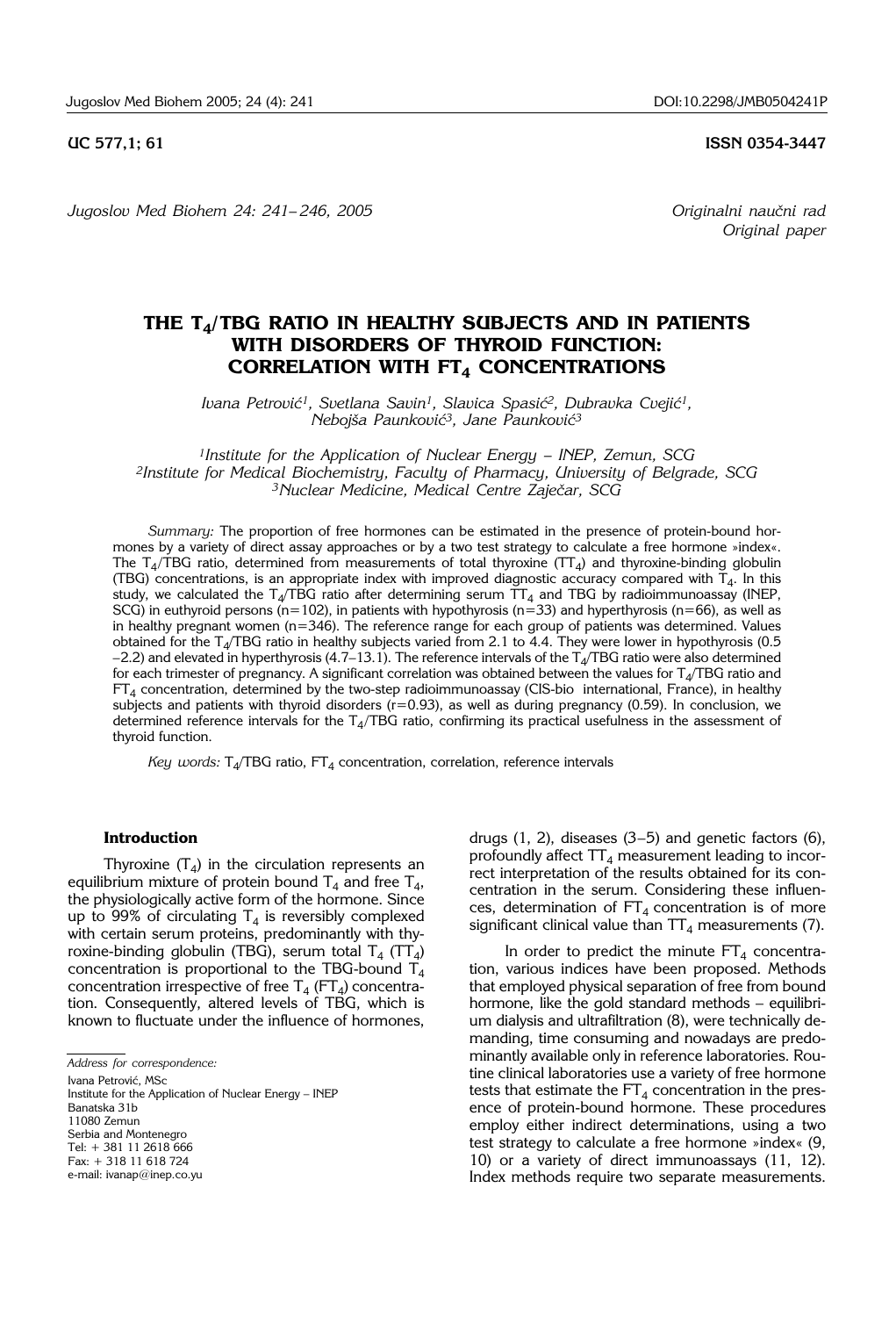One test is a total hormone measurement ( $TT<sub>4</sub>$  or  $TT_3$ ), while the other is an assessment of thyroid hormone binding protein saturation, using either  $T_4$  or  $T<sub>3</sub>$  uptake tests, to calculate the free thyroxine index (FTI) or an immunoassay for measuring TBG concentration, in order to calculate the  $T<sub>4</sub>/TBG$  ratio.

When these indirect estimations of  $FT_4$  concentration were compared, the  $T<sub>4</sub>/TBG$  ratio was found to be superior to the FTI in the diagnosis of thyroid dysfunction. This is particularly true for the common occurrence of TBG elevation in cases of acutely ill patients, pregnancy, estrogen treatment and hereditary TBG abnormality (13, 14). It was shown that the  $T_A/TBG$  ratio correlates well with both  $FT_4$  concentrations and clinical thyroid status (9, 15), with the exception of congenital TBG deficiency and excess (10).

Here we report a study of the  $T<sub>4</sub>/TBG$  ratio, using  $TT_4$  and TBG radioimmunoassays developed in our laboratory (16), in sera obtained from euthyroid subjects, hypo- and hyperthyroid patients and those with normal pregnancy. The results were compared with  $FT<sub>4</sub>$  concentrations measured by a direct (two-step) radioimmunoassay (CIS-bio international, France). The reference intervals (central  $95\%$  range) for the T<sub>4</sub>/TBG ratio were also established for each examined group.

# **Materials and Methods**

#### *Subjects*

Serum specimens were obtained from 102 euthyroid subjects, 33 and 66 patients with hypothyrosis and hyperthyrosis respectively, and 346 women with uncomplicated pregnancy. The euthyroid subjects included 45 male and 57 female healthy blood donors from the Blood Transfusion Centre of Zemun Clinic, SCG, with no evidence of thyroid disease.

Serum from patients with clinically and biochemically proven hypothyrosis (3 males, 30 females) and hyperthyrosis (14 males, 52 females) were obtained from the Department of Nuclear Medicine, Medical Centre Zaječar, SCG. An ultrasensitive TSH immunofluorometricassay (Wallac, Finland) was used for biochemical evaluation of their thyroid status.

In addition, sera from healthy pregnant women without any thyroid disorder and with known gestation stage, were obtained from the Gynaecological Department of Zemun Health Centre, SCG.

All samples were stored at -20 °C until analysis.

# *Laboratory methods*

Radioimmunoassays were used to measure TBG,  $TT_4$  and  $FT_4$  concentrations in all sera. Thus, serum TBG was determined by RIA TBG (PEG)-INEP (SCG),  $TT_4$  by RIA  $T_4$  (PEG)-INEP (SCG) and  $FT_4$  by RIA CT FT<sub>4</sub> (CIS-bio international, France). All assays were performed according to the manufacturer's instructions.

The  $T_4$ /TBG ratio was calculated for each sample from the equation:

 $T_4/TBG$  ratio =  $T_4$  (nmol/L) : 1.287/ TBG (mg/L).

The reference interval for each parameter was determined as the central 95% range between the  $2.5<sup>th</sup>$  and the 97.5<sup>th</sup> percentiles as proposed by the International Federation of Clinical Chemistry and Laboratory Medicine (IFCC) (17).

All statistical calculations were done using the STATGRAPHICS programme, version 4.2. Medians were analysed by the nonparametric Mann-Whitney U test. A value of Z higher than  $1.96$  ( $p=0.05$ ) was considered statistically significant.

### **Results**

The values of the  $T_{4}/TBG$  ratio determined for all the studied groups are shown in *Table I*. Statistical analysis revealed significant differences between the  $T<sub>4</sub>/TBG$  ratios in euthyroid subjects and hypothyroid or hyperthyroid patients (medians: 3.2, 1.4, 7.5 respectively). Determination of the 95% central range as reference intervals showed that the  $T<sub>4</sub>/TBG$  ratios

Table I Reference intervals for the T4/TBG ratio in various subjects are given as the central 95% range (2.5th, the median, 97.5th percentiles).

| Subjects                    |                                       | T4/TBG ratio      |        |                    |
|-----------------------------|---------------------------------------|-------------------|--------|--------------------|
|                             |                                       | 2.5 <sup>th</sup> | Me     | 97.5 <sup>th</sup> |
| euthyroid $(n=102)$         |                                       | 2.1               | 3.2    | 4.4                |
| hypothyroid $(n=33)$        |                                       | 0.5               | $1.4*$ | 2.2                |
| hyperthyroid $(n=66)$       |                                       | 4.7               | $7.5*$ | 13.1               |
| non-pregnant women $(n=57)$ |                                       | 1.9               | 3.1    | 4.2                |
| pregnant women $(n=346)$    | 1 <sup>st</sup> trimester ( $n=102$ ) | 2.1               | $3.4*$ | 5.5                |
|                             | $2nd$ trimester (n=107)               | 1.7               | $2.9*$ | 4.6                |
|                             | $3rd$ trimester (n=137)               | 1.5               | $2.5*$ | 4.5                |

\*Statistically significant difference (Z>1.96; p=0.05) when comparing hypothyroid and hyperthyroid with euthyroid, pregnant women of the 1st trimester with non-pregnant women (control group), 2<sup>nd</sup> trimester with 1<sup>st</sup> trimester and 3<sup>rd</sup> trimester with 2<sup>nd</sup> trimester.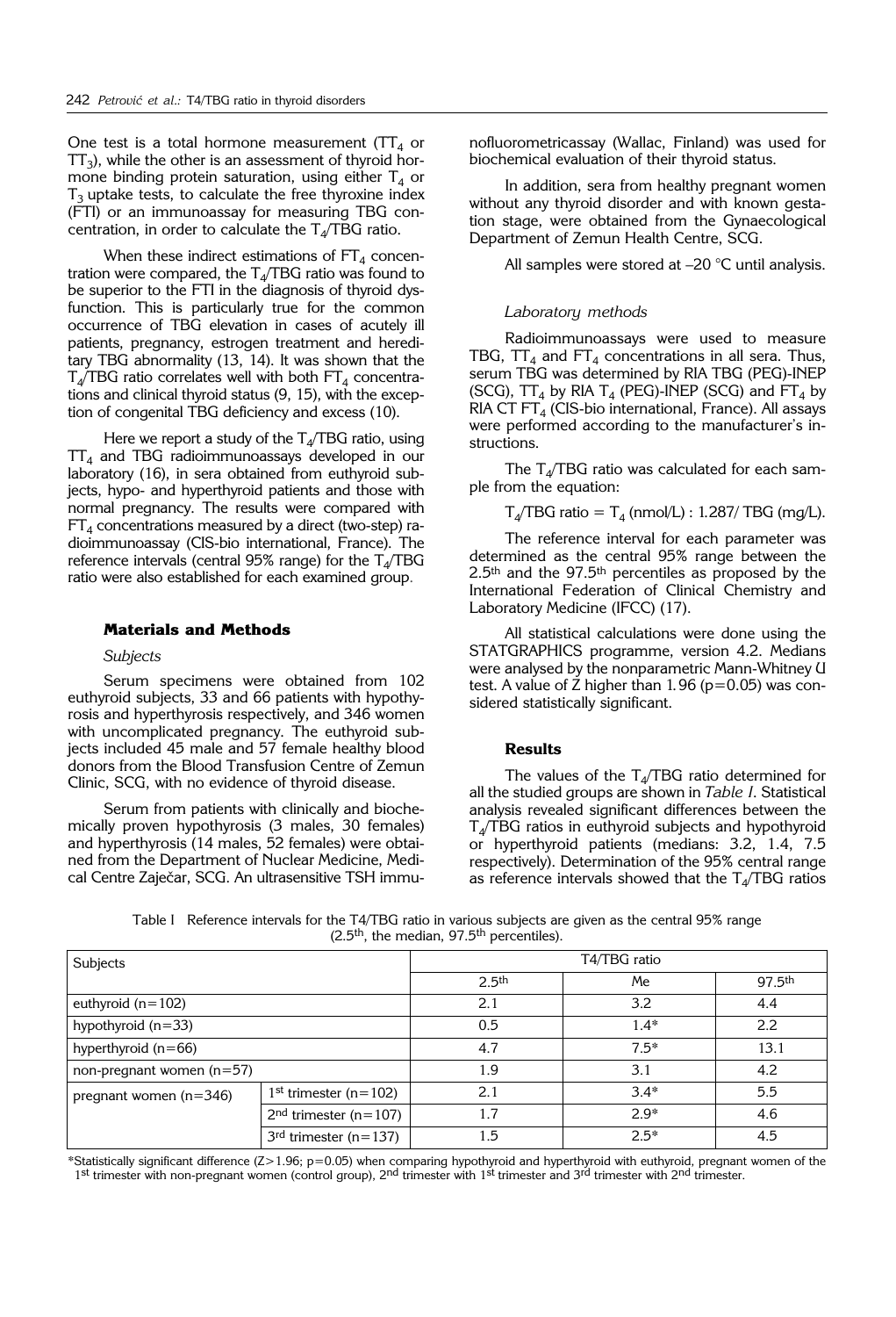for the hyperthyroid patients (4.7–13.1) were well differentiated from the euthyroid range  $(2.1-4.4)$ , but those for the hypothyroid patients (0.5–2.2) overlapped a little. *Figure 1* clearly reveals the distribution of  $T<sub>4</sub>/TBG$  ratios in euthyroid subjects and patients with thyroid disorders.

The median  $T_A/TBG$  ratio in pregnant women during the 1st trimester of gestation (median 3.4) was significantly higher than that for the non-pregnant women used as a control group (median 3.1) (*Table I*). Statistically significant decreases were observed during the 2nd and 3rd trimesters (medians: 2.9 and 2.5 respectively). Thus, there is a need to modify the normal  $T<sub>4</sub>/TBG$  ratio range for pregnant women in each trimester as follows: 2.1–5.5, 1.7– 4.6, 1.5–4.5, for the 1st, 2nd and 3rd trimesters respectively. Figure 2 shows the distribution of  $T<sub>4</sub>/TBG$  ratios in pregnant women sera and the corresponding control group. During pregnancy, the ratios exhibited a trend towards hypothyroid values, i.e. 2%, 9% and 23% of values in the  $1^{st}$ ,  $2^{nd}$  and  $3^{rd}$  trimester respectively were in the hypothyroid range.

The relation between the T<sub>4</sub>/TBG ratio and  $FT_4$ in the euthyroid, hypothyroid and hyperthyroid subjects studied is given in *Figure 3*. Although it was not linear (y =  $1.7858 \times 1.6414$ ), a significant correlation was found ( $r = 0.93$ ).

The correlation coefficient between the  $T_4/TBG$ ratios and  $FT_4$  concentrations in 72 sera from pregnant women was 0.59. The equation for the line is y = 4.8659×0.9029 (*Figure 4*).



Figure 1 T4/TBG ratio in euthyroid subjects ( $n=102$ ) and in patients with hypothyrosis (n=33) and hyperthyrosis (n=66).



Figure 2 Values for the  $T_A/TBG$  ratio determined in pregnant women (n=346;  $1^{st} = 102$ ;  $2^{nd} = 107$ ;  $3<sup>rd</sup> = 137$ ) and the control group (57 non-pregnant women)



Figure 3 Correlation between the T<sub>4</sub>/TBG ratio and FT<sub>4</sub> concentrations in 102 euthyroid subjects, 33 patients with hypothyrosis and 66 hyperthyroid patients  $(y=1.7858\times1.6414, R^{2}=0.8659, r=0.93)$ 



Figure 4 Correlation between the  $T<sub>4</sub>/TBG$  ratio and  $FT<sub>4</sub>$  concentrations in 72 pregnant women  $(y=4.8659\times0.9029, R^2=0.3533, r=0.59)$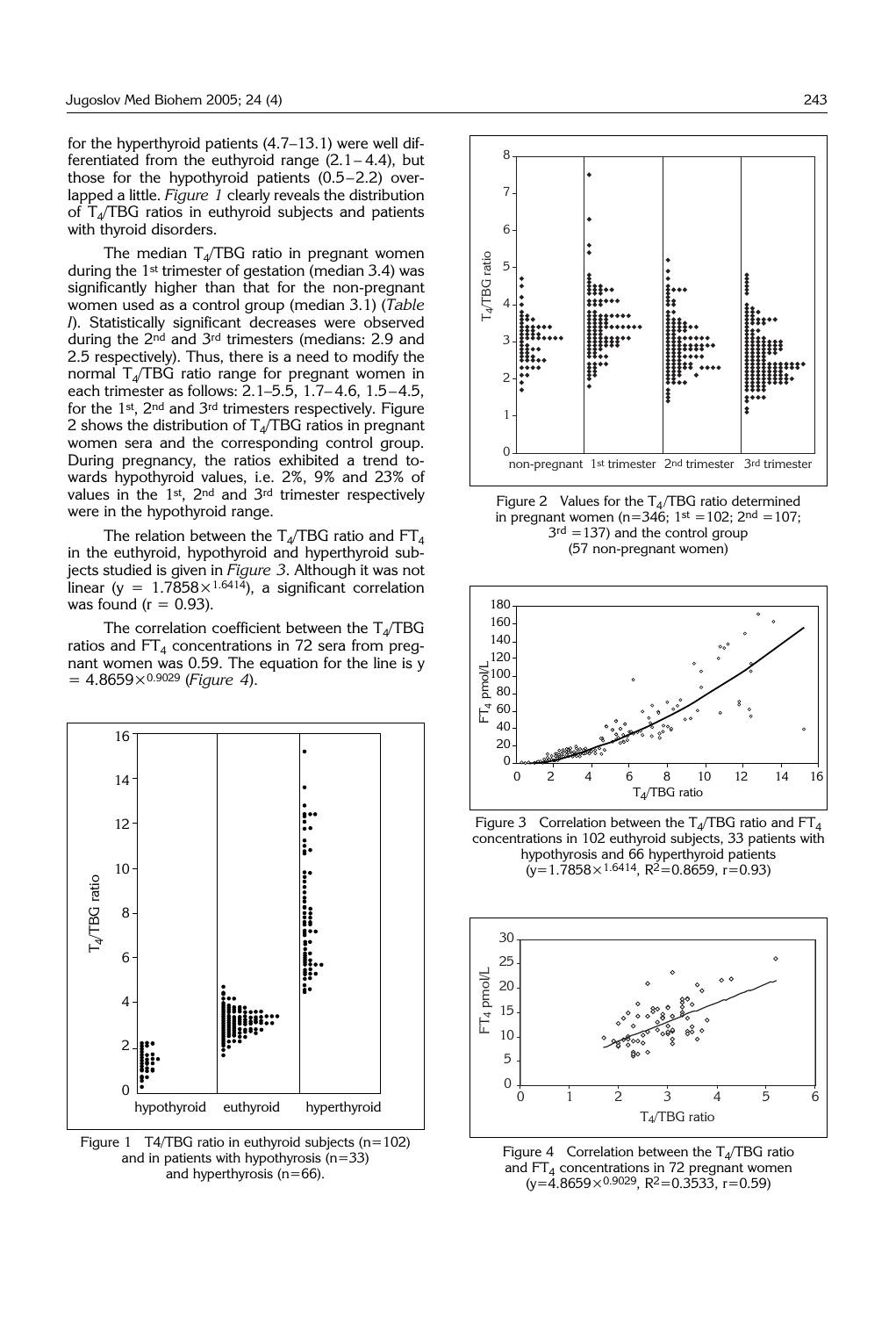# **Discussion**

The determination of total thyroxine concentration is not always the most appropriate laboratory diagnostic analysis for the assessment of functional thyroid disorders. The main reason is that its concentration varies with total binding protein concentration, principally TBG. Thus, estimation of free  $T_4$ concentration is of much greater clinical interest for determining thyrometabolic status.

Indirect estimations have long been used to obtain information regarding  $FT<sub>4</sub>$  concentration before any direct  $FT_4$  assays were developed. The  $FT<sub>4</sub>$  index (FTI), which is the product of total  $T<sub>4</sub>$  and  $T<sub>3</sub>$  uptake, although proved to be valuable in clinical practice, showed inaccurate when TBG concentrations were high. This led to euthyroid patients with increased TBG concentrations being misclassified as hyperthyroid. The utility of measuring TBG directly instead of through  $T_3$  uptake was shown by Burr et al (13), who revealed that the relationship between  $T_A$ and TBG in the healthy euthyroid population remained nearly linear over a wide range of TBG concentrations. This formed the basis for suggesting the use of the  $T<sub>4</sub>/TBG$  ratio in thyroid diagnosis in order to predict  $FT_4$  concentration. The  $T_4/TBG$  ratio was found to be a better diagnostic index than FTI, particularly when high TBG concentrations occurred: in acutely ill patients or during pregnancy. The advantages of employing the  $T_{4}/TBG$  ratio in the evaluation of thyroid status were confirmed by others (18, 19).

Our results for the  $T_{4}/TBG$  ratio in euthyroid, hypothyroid and hyperthyroid patients showed that it is an efficient thyroid function discriminator for hyperthyrosis  $(4.7-13.1)$ , when compared to the  $2.1-4.4$ range for euthyroid subjects. Concerning hypothyroid patients, the  $T<sub>4</sub>/TBG$  ratio range (0.5–2.2) overlapped with euthyroids (2.1–4.4), similarly as in the study of Attwood et al (18).

We observed that the serum  $T_{4}/TBG$  ratios of pregnant women rose significantly during the first trimester (median – 3.4 compared to 3.1 in non-pregnant women). This increase of free hormone is probably due to the intrinsic TSH-like activity of human chorionic gonadotropin. High levels in the first trimester provoke a weak, transient thyroid stimulation (20). In contrast, the  $T<sub>4</sub>/TBG$  ratios showed a significant fall during the second and third trimester. This can be explained by greater elevation of TBG than  $TT<sub>4</sub>$  concentrations during pregnancy (21, 22). Thus, there is a need for trimester-specific reference intervals for the  $T_{4}/TBG$  ratio in order to avoid pregnant women being misclassified as hypothyroid, as was established by previous studies (23–26).

We found an excellent correlation between the  $T<sub>4</sub>/TBG$  ratio and  $FT<sub>4</sub>$  concentration measured directly by two-step radioimmunoassay for the whole group of euthyroid, hypothyroid and hyperthyroid subjects (r=0.93). In addition, a respectable correlation  $(r=0.59)$  was obtained between T<sub>4</sub>/TBG ratios and  $FT<sub>4</sub>$  concentrations in sera from pregnant women. These results further confirmed the value of the  $T_4$ /TBG ratio as a reliable determinant of free  $T_4$  concentration.

In conclusion, reference ranges for the  $T_{4}/TBG$ ratio were established for all studied groups. Moreover, the results presented here demonstrate that the  $T_{4}/TBG$  ratio, determined by our TBG and  $TT_{4}$  radioimmunoassays, is a useful diagnostic parameter for the determination of the proportion of  $FT_4$  in patients with thyroid disorders, as well as for the assessment of the thyroid status of healthy adults and during pregnancy.

# **Acknowledgements**

This work was supported by grant 7047 from the Ministry of Sciences and Environmental Protection of the Republic of Serbia, SCG. We thank the Blood Transfusion Centre of Zemun Clinic, the Department of Nuclear Medicine, Medical Centre Zaječar, and the Gynaecological and Biochemical Laboratory Departments of Zemun Health Centre for providing samples.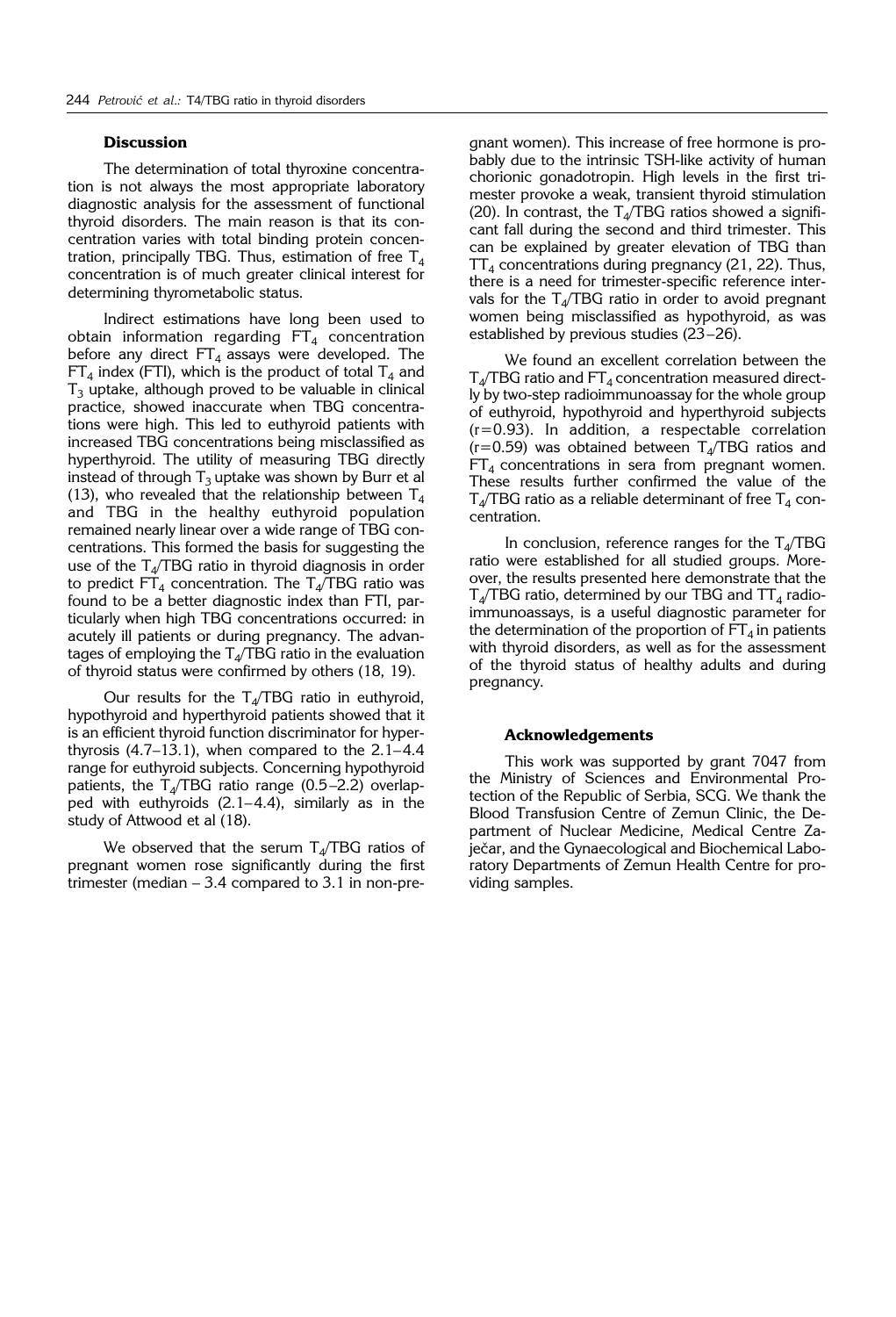# VREDNOSTI T4/TBG INDEKSA U SERUMU ZDRAVIH I OSOBA SA POREMEĆAJIMA FUNKCIJE ŠTITASTE ŽLEZDE: KORELACIJA SA KONCENTRACIJOM FT4

Ivana Petrović<sup>1</sup>, Svetlana Savin<sup>1</sup>, Slavica Spasić<sup>2</sup>, Dubravka Cvejić<sup>1</sup>, *Neboj{a Paunkovi}3, Jane Paunkovi}3*

*1Institut za primenu nuklearne energije - INEP, Zemun 2Institut za medicinsku biohemiju, Farmaceutski fakultet, Beograd 3Slu`ba za nuklearnu medicinu, Medicinski centar Zaje~ar* 

Kratak sadržaj: Za evaluaciju funkcionalnog stanja štitaste žlezde danas se, pored određivanja koncentracija ukupnih tireoidnih hormona (T<sub>4</sub> i T<sub>3</sub>), određuje i slobodna, fiziološki aktivna frakcija. Pored direktnog odredivanja koncentracije slobodnih hormona (FT<sub>4</sub> i FT<sub>3</sub>), za procenu slobodne frakcije koristi se i T<sub>4</sub>/TBG indeks, koji se izračunava iz koncentracija ukupnog  $T_4$  i TBG-a. U ovoj studiji određen je T<sub>4</sub>/TBG indeks kod zdravih, eutireoidnih osoba (n=102), kod pacijenata s hipotireozom (n=33) i hipertireozom (n=66) kao i kod zdravih trudnica (n=346). Određen je opseg referentnih vrednosti za svaku ispitivanu grupu pacijenata i utvrđen stepen korelacije sa koncentracijom FT<sub>4</sub>. Dobijene vrednosti T<sub>4</sub>/TBG indeksa kod zdravih su u opsegu od 2,1 do 4,4. Vrednosti T<sub>4</sub>/TBG indeksa su snižene u hipotireozi (0,5-2,2), a povišene u hipertireozi (4,7-13,1). Referentne vrednosti T<sub>4</sub>/TBG indeksa u trudnoći su 2,1–5,5, 1,7–4,6, 1,5–4,5 za I, II i III trimestar. Poređenjem vrednosti  $T_4$ /TBG indeksa i koncentracije FT<sub>4</sub> kod zdravih i pacijenata s poremećajima funkcije štitaste žlezde utvrđen je značajan stepen korelacije (r=0,93), dok je kod trudnica dobijen r=0,59. Praktična provera primenljivosti  $T_4/TBG$  indeksa u ispitivanju funkcije štitaste žlezde pokazana je korelacijom sa FT<sub>4</sub>.

*Ključne reči:* T<sub>4</sub>/TBG indeks, koncentracija FT<sub>4</sub>, korelacija, referentne vrednosti

### **References**

- 1. Glinoer D. What happens to the normal thyroid during pregnancy? Thyroid 1999; 9: 631–35.
- 2. Stockigt JR. Serum thyrotropin and thyroid hormone measurements and assessment of thyroid hormone transport. In: Braverman LE, Utiger RD, eds, Werner and Ingbar's The Thyroid, seventh ed. Philadelphia: Lippincott-Raven, 1996; 377–96.
- 3. Schussler GC, Scheffner F, Korn F. Increased serum thyroid hormone binding and decreased free hormone in chronic active liver disease. N Engl J Med 1978; 299: 510–15.
- 4. Gavin LA, McMahon FA, Castle JN, Cavalieri RR. Alterations in serum thyroid hormones and thyroxinebinding globulin. J Clin Endocrinol Metab 1978; 46: 125–30.
- 5. Durica S, Korićanac G, Isenović E, Radlović O, Ribarac-Stepić N. Alterations in binding of thyroid hormons to serum proteins of the patients on regular hemodialysis. Jugoslov Med Biohem 1995; 14: 111–17.
- 6. Refetoff S, Morata Y, Mory Y, Janssen OE, Takeda K, Hayashi Y. Thyroxine-binding globulin: organization of the gene and variants. Horm Res 1996; 45: 128–38.
- 7. Robbins J. Thyroxine transport and the free hormone hypothesis. Endocrinology 1992; 131: 546–47.
- 8. Midgley JE. Direct and indirect free thyroxine assay methods: theory and practice. Clin Chem 2001; 47: 1353–63.
- 9. Shishiba Y, Umezu Y, Ohtsuki N. Clinical evaluation of free thyroxine calculation from thyroxine and thyroxine binding globulin radioimmunoassay. Eur J Nucl Med 1983; 8: 1–3.
- 10. Nelson JC, Tomei RT. Dependence of the thyroxin/thyroxin-binding globulin (TBG) ratio and the free thyroxin index on TBG concentrations. Clin Chem 1989; 35: 541–44.
- 11. Nelson JC, Weiss RM, Wilcox RB. Underestimates of serum free thyroxine  $(T_4)$  concentrations by free  $T_4$ immunoassays. J Clin Endocrinol Metab 1994; 79: 76 –79.
- 12. Georgiou S, Christofidis I. Radioimmunoassay of free thyroxine  $(T_4)$  using <sup>125</sup>I-labeled  $T_4$ -IgG complex with very large molecular weight. Clin Chim Acta 1996; 244: 209–20.
- 13. Burr WA, Evans SE, Lee J, Princee HP, Ramsden DB. The ratio of thyroxine to thyroxine-binding globulin in the assessment of thyroid function. Clin Endocrinol 1979; 11: 333– 42.
- 14. Ahmed J, Smethurst P. Radioimmunoassay of thyroxine-binding globulin: evaluation of a kit and diagnostic application. Ann Clin Biochem 1980; 17: 241–46.
- 15. Schroeder HR, Johnson PK, Dean CL, Morris DL, Smith D, Refetoff S. Homogeneous apoenzyme reactivation immunoassay for thyroxin-binding globulin in serum. Clin Chem 1986; 32: 826–30.